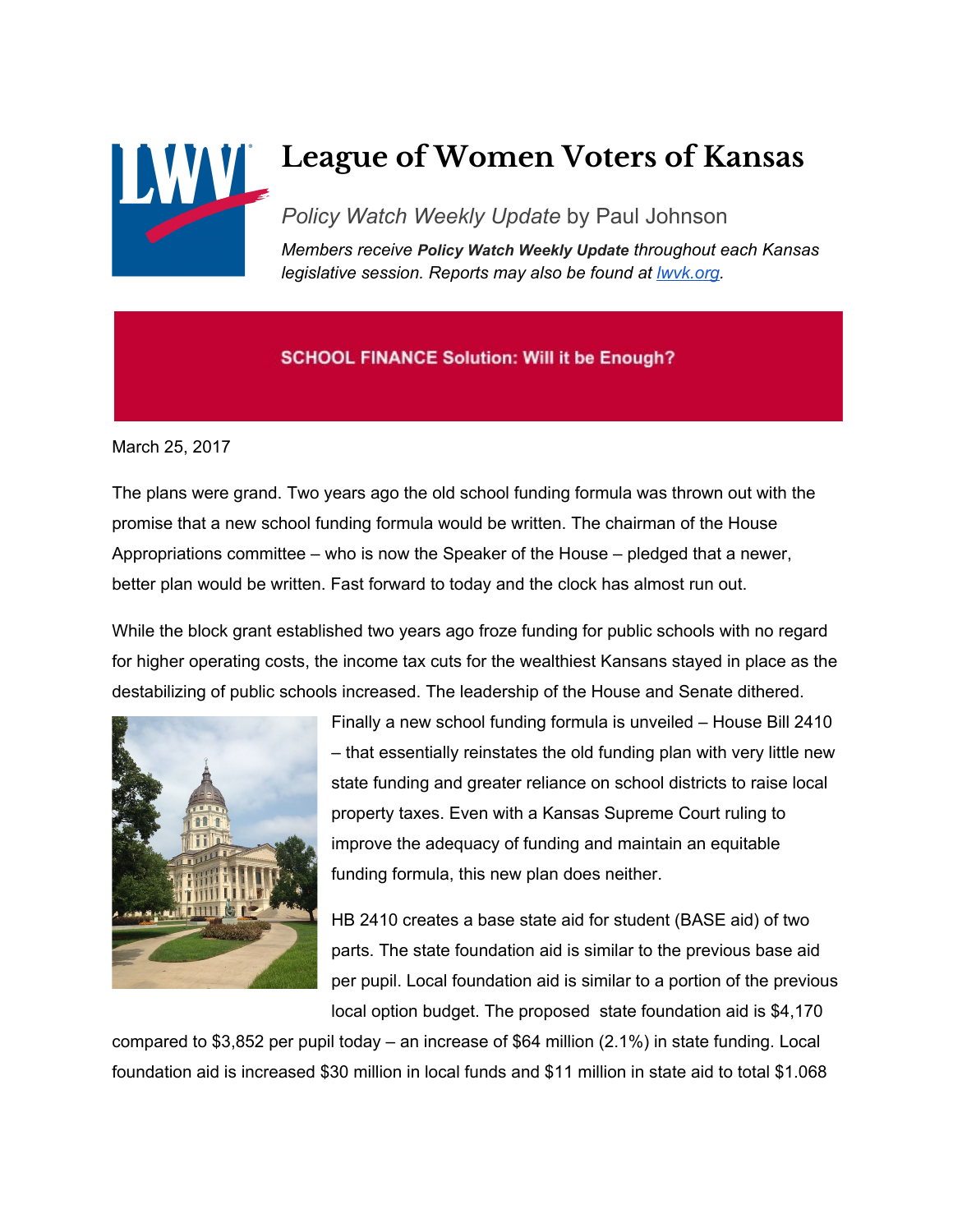Billion. The total increase in state and local aid is \$94.4 million on today's base of \$4.114 Billion in state funds, local option budgets and special education – a 2.3% increase over 2017 funding. This is far less than the \$400-500 million needed to fully restore the old school funding formula that was in place in 2009.

HB 2410 would fund kindergarten students fully by 2020. The bill does not expand preschool funding and eliminates vocation weightings, but does expand authorized expenditures from the vocational education fund. The BASE aid increases each year based on the Midwest Consumer Price Index. There is no change in the special education formula and at-risk weighting is based on the number of free lunches.

Transportation weighting is similar to the previous formula. Declining enrollment weighting is provided at 50% of the old formula in 2018 and eliminated in 2019. Virtual school state aid is \$5,000 for full time students, \$1,700 for part-time students and \$709 per course for adult students.

Capital outlay and bond and interest state aid is continued under current law except that districts with less than 260 students must get State Board of Education approval for state aid to construct new facilities. Districts are required to spend at-risk and bilingual funds only on those programs and a set portion of the local funds on these programs. Beginning in 2018-19 school year, enrollment counts of September 20 and February 20 will be averaged for budget purposes. This bill appears to restore previous incentive provisions allowing consolidating districts to retain their previous higher budget for a period of time. Beginning in 2019 the tax credit for low income private school scholarship could be expanded from \$1 million to \$10 million annually.

The clock keeps ticking. The House K-12 Education budget committee is now holding hearings on HB 2410. There will be an extended debate over several provisions in this bill. There will be a constant discussion on finding the necessary revenues to adequately fund a new school formula. The question remains - when will the leadership of the House and Senate, along with the Governor, offer a serious solution for an adequate and equitable public school system?

#### **KANSAS OPEN MEETINGS ACT**

**Senate Bill 70** eliminates the confusing wording of the existing Kansas Open Meetings Act. Current law states that in closing a meeting, a board or commission needs to state (1)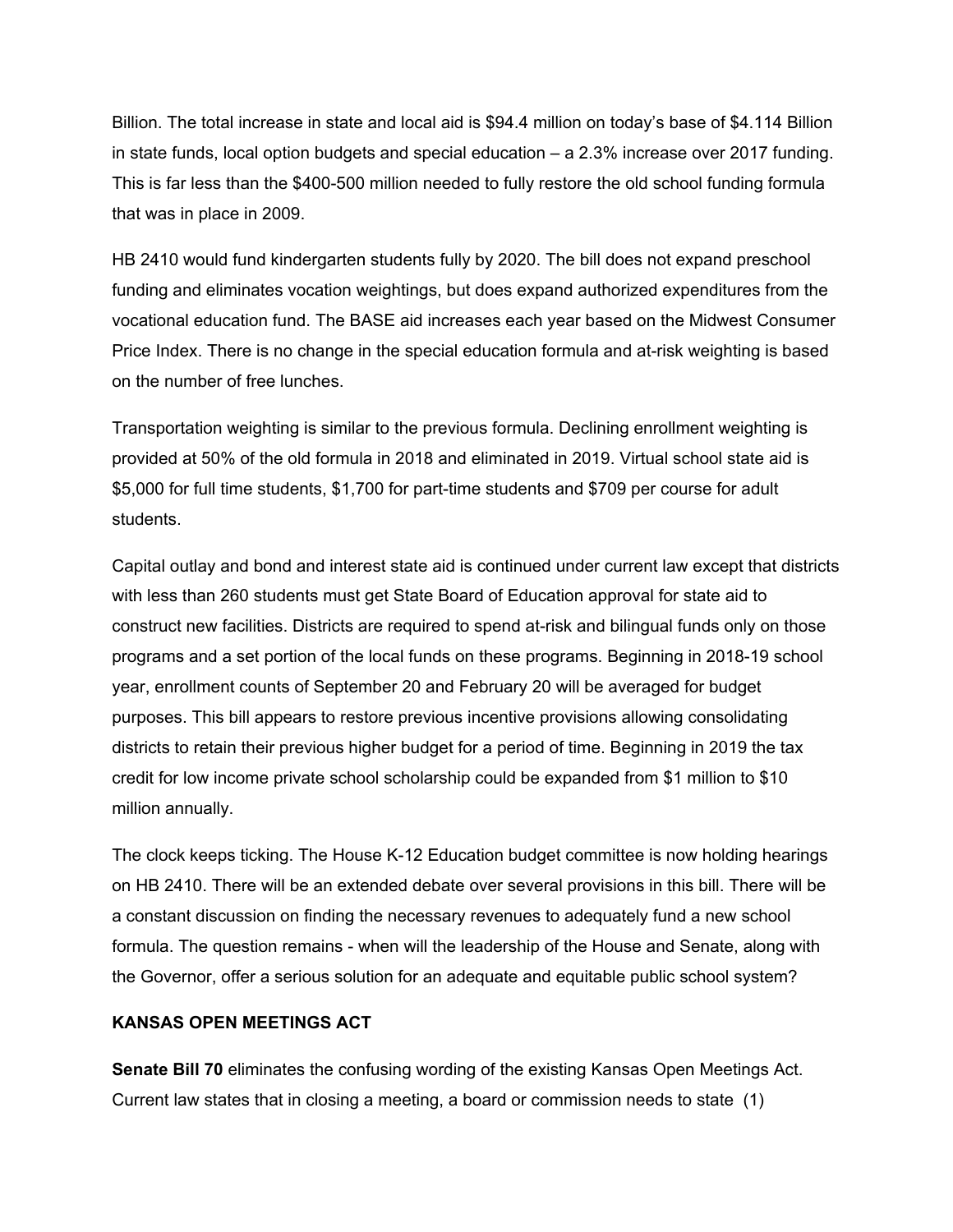justification for closing the meeting, (2) the subjects to be discussed during the closed meeting and (3) the time and place at which the open meeting is to resume. The current law then goes on to provide a list of justifications for closed meetings (personnel matters, consult with an attorney, etc.) and calls them subjects. By calling 'justifications' subjects, the current law has led most boards and commissions to conclude that if a justification is cited, no additional subject(s) need be cited. A recent study of the practices of the governing bodies of the 10 largest cities and 10 largest counties has shown that 95% close meetings at times without disclosing the subjects they are going to discuss. Citizens are then given no meaningful information about the subjects to be discussed and the governing boards conduct governmental business in secrecy. Senate Bill 70 merely makes the distinction between subjects and justifications clear. There were no opponents to Senate Bill 70 and it passed the Senate 39-1. The House Federal and State Affairs committee will have a hearing on SB 70 early next week.

#### **CONCEALED CARRY**

The gun debate is finally moving. Senate Bill 235 would exempt certain medical facilities such as State Hospitals, KU-MED, community hospitals, community mental health facilities and adult care homes from allowing concealed handguns without having metal detectors and security guards. These facilities have been exempted for four years and SB 235 makes these facilities permanently exempt. The hearing on SB 235 was held before the Senate Ways and Means committee. The fiscal note for the four State Hospitals was over \$11 million to buy metal detectors and hire security. This additional security cost was not put in the Governor's 2018 & 2019 budget.

In a procedural move, the Senate Ways & Means committee took out the contents of House Bill 2278 and inserted SB 235 which is now Sub. for HB 2278. This bill should pass the Senate Ways & Means committee and be debated on the Senate floor next week. An amendment will be proposed on the Senate floor to add public colleges to the exemption list. The debate may come down to local control. School districts have always been exempt but school districts have the latitude to set their own gun policy and allow concealed carry. This has been the request from public colleges to allow them to set their own policy.

#### **NOXIOUS WEED UPDATE**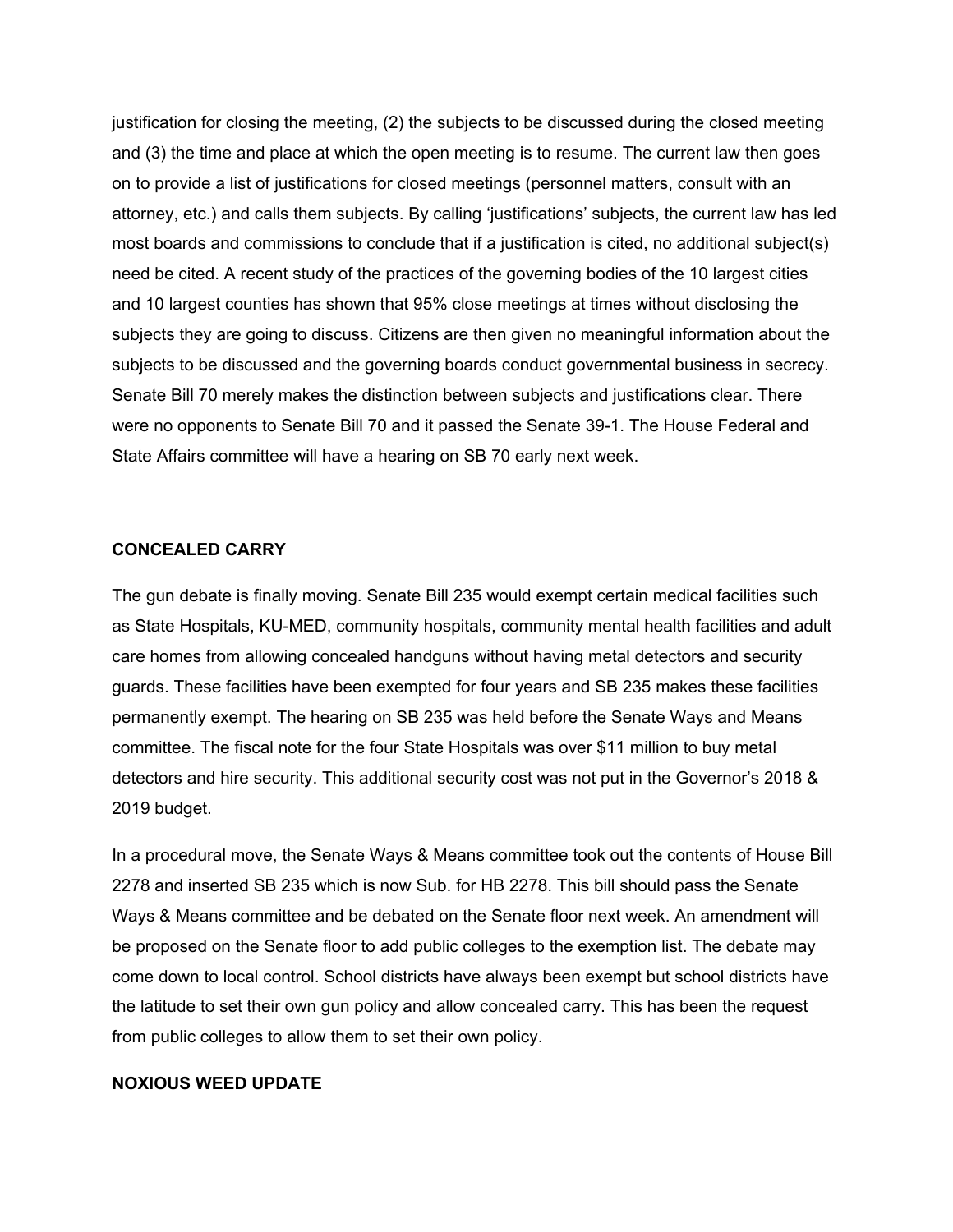House Bill 2246 would fundamentally change noxious weed law by moving authority to list noxious weeds from the Kansas Legislature to the Kansas Secretary of Agriculture. This bill had a hearing but remained in the House Agriculture committee. Meanwhile the Senate was passing a very narrow noxious weed bill – Senate Bill 117 – that would allow counties to pass a resolution declaring the 'wild blackberry' a noxious weed in their particular county and let the spraying of 2-4D begin to control this weed. The behind the scene political plan was for the House Agriculture committee to wait and amend SB 117 by attaching HB 2246. The House Agriculture committee voted down the proposed amendment to add HB 2246 to SB 117 and then voted down SB 117 itself. Since SB 117 passed the Senate, there may be a possibility it gets added to other agriculture bills in a multi-bill agriculture and natural resources conference committee report.

The fact is that state noxious weed law and pesticide law need to be reviewed and updated for the 21<sup>st</sup> century. The increased use of more toxic chemicals such as 2-4D seems inevitable. The abuse and overuse of glyphosate has bred more 'super weeds' that are now resistant to Round-Up. There is no definition of 'drift' in statute today. There is no statutory right for a landowner to post their property a 'no spray' zone. Great debate exists over the legal liability of county weed departments for any 'drift' damage. The expansion of key specialty crops - such as grapes or any other fruits and vegetables - depends on a sensible chemical protection protocol. All key stakeholders need to be at the table to discuss a re-write of these laws.

#### **MEDICAID (KANCARE) EXPANSION**

Medicaid expansion – HB 2044 – has now passed the Senate Public Health & Welfare committee and will be debated on the Senate floor early next week. This expansion could impact 180,000 uninsured Kansans. One third of all Kansas hospitals are in some form of financial jeopardy and this expansion could greatly assist in reducing uncompensated health care costs. It is important to contact your State Senator and ask that they support this expansion.

### **FEDERAL FARM BILL UPDATE**

#### **PATH TO THE 2018 FARM BILL: COMMODITIES AND CROP INSURANCE**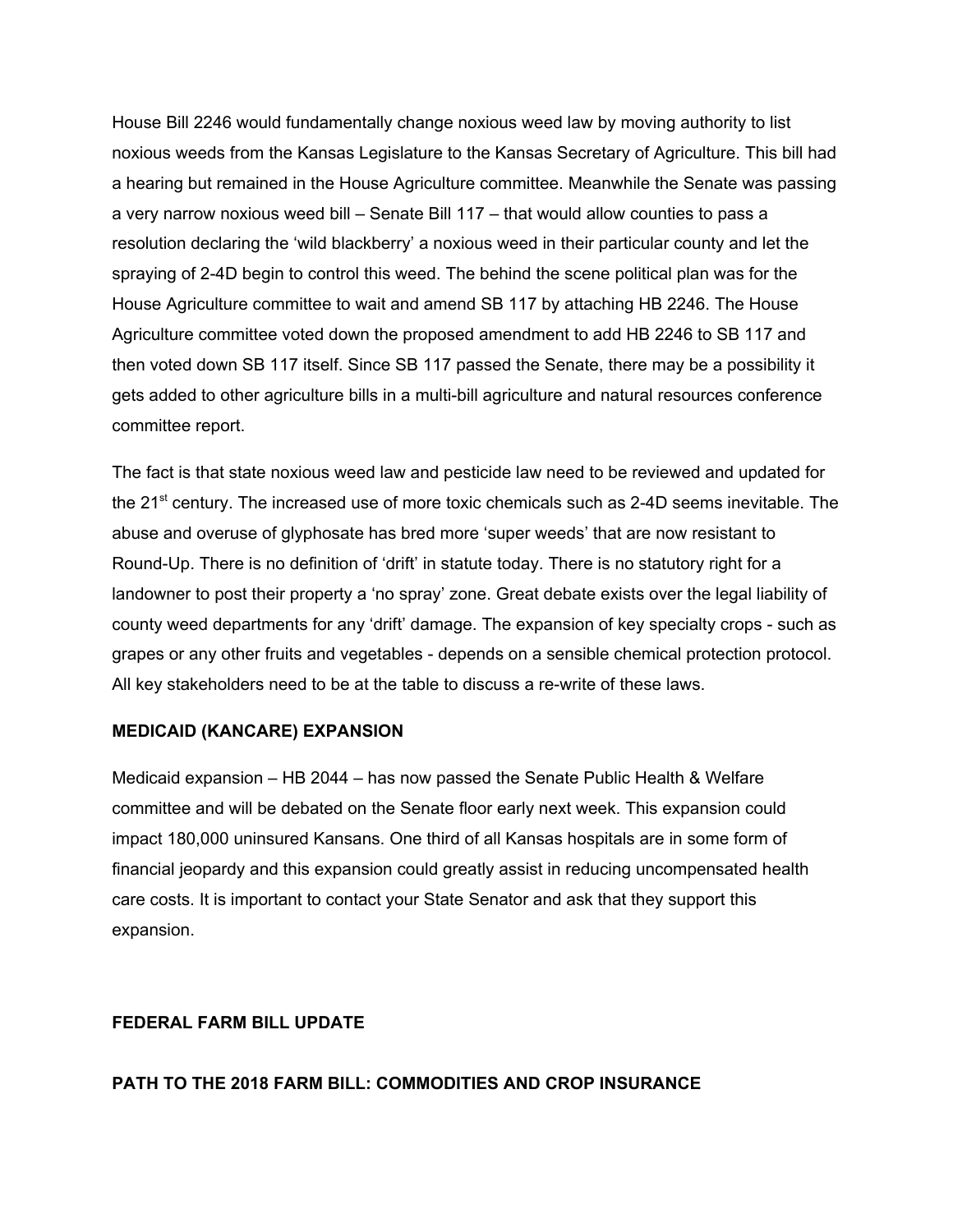## *March 20, 2017 From National Sustainable Agriculture Coalition (NSAC)*

*KRC Editor's Note: As a lead up to the 2018 Farm Bill, around which discussions and debate in Congress have already begun, the National Sustainable Agriculture Coalition is previewing some of the major programs and policies advocates need to know in order to effectively engage. The third post in our series, "Path to the 2018 [Farm](http://sustainableagriculture.net/blog/path-to-the-2018farmbill-nutrition/) Bill," covers the commodities title, focusing on support programs for staple, non-perishable, and generally storable commodities (e.g., corn, soybeans). Future blogs will address programs for value-added and organic agriculture, local and regional food systems, and beginning and underserved farmers and ranchers.*

If the farm bill is long freight train, commodity support programs could be seen as one of two very powerful engines – the second being the [Nutrition](http://sustainableagriculture.net/blog/path-to-the-2018farmbill-nutrition/) Title (predominantly the Supplemental Nutrition Assistance Program), which we covered in our first *Path to the 2018 Farm Bill* post. Since the 1930s, farm bills have focused largely on farm commodity program support for staple crops such as corn, soybeans, wheat, rice, peanuts, cotton, and dairy. Following the 2014 Farm Bill, many in agriculture proclaimed that commodity programs had been supplanted by crop insurance programs as the new mainstay of the farm safety net. Commodity prices were fairly good at the time, and hence that was a relatively easy position to take. Since that time, however, commodity prices and farm income have declined, and farm interest groups are likely to try and shift the balance between the programs once again. **Read [more….](http://sustainableagriculture.net/blog/2018-farm-bill-commodities/?utm_source=roundup&utm_medium=email)**

# **MAKING THE MATCH BETWEEN BEGINNING FARMERS AND LANDOWNERS Pathways to Land Access: A Study of the Conservation Reserve Program- Transition Incentives Program in Four States**

USDA's [Conservation](http://salsa.wiredforchange.com/dia/track.jsp?v=2&c=w%2BR4fgOWD8wlkLVZMzZfVnMRJiJeEOsy) Reserve Program Transition [Incentives](http://salsa.wiredforchange.com/dia/track.jsp?v=2&c=cH6iUkW%2BgwZNooMbOpiJFdnLzNFg4yqZ) Program was created in 2008 as a way to connect retiring farmers who own CRP land to beginning farmers and ranchers looking to farm sustainably. Through CRP-TIP, retiring farmers continue to receive rental payments for their land in CRP if they are selling/renting their land to traditionally underserved farmer groups (i.e., beginning farmers). In order to evaluate CRP-TIP usage and provide strategies to increase awareness about the program, USDA's Farm Service Agency recently published a new repor[t](http://salsa.wiredforchange.com/dia/track.jsp?v=2&c=al0qze5%2FDyVDqLznlAJezdnLzNFg4yqZ) *[Pathways](http://salsa.wiredforchange.com/dia/track.jsp?v=2&c=al0qze5%2FDyVDqLznlAJezdnLzNFg4yqZ) to Land Access* as part of a cooperative agreement with the Center for Rural Affairs,